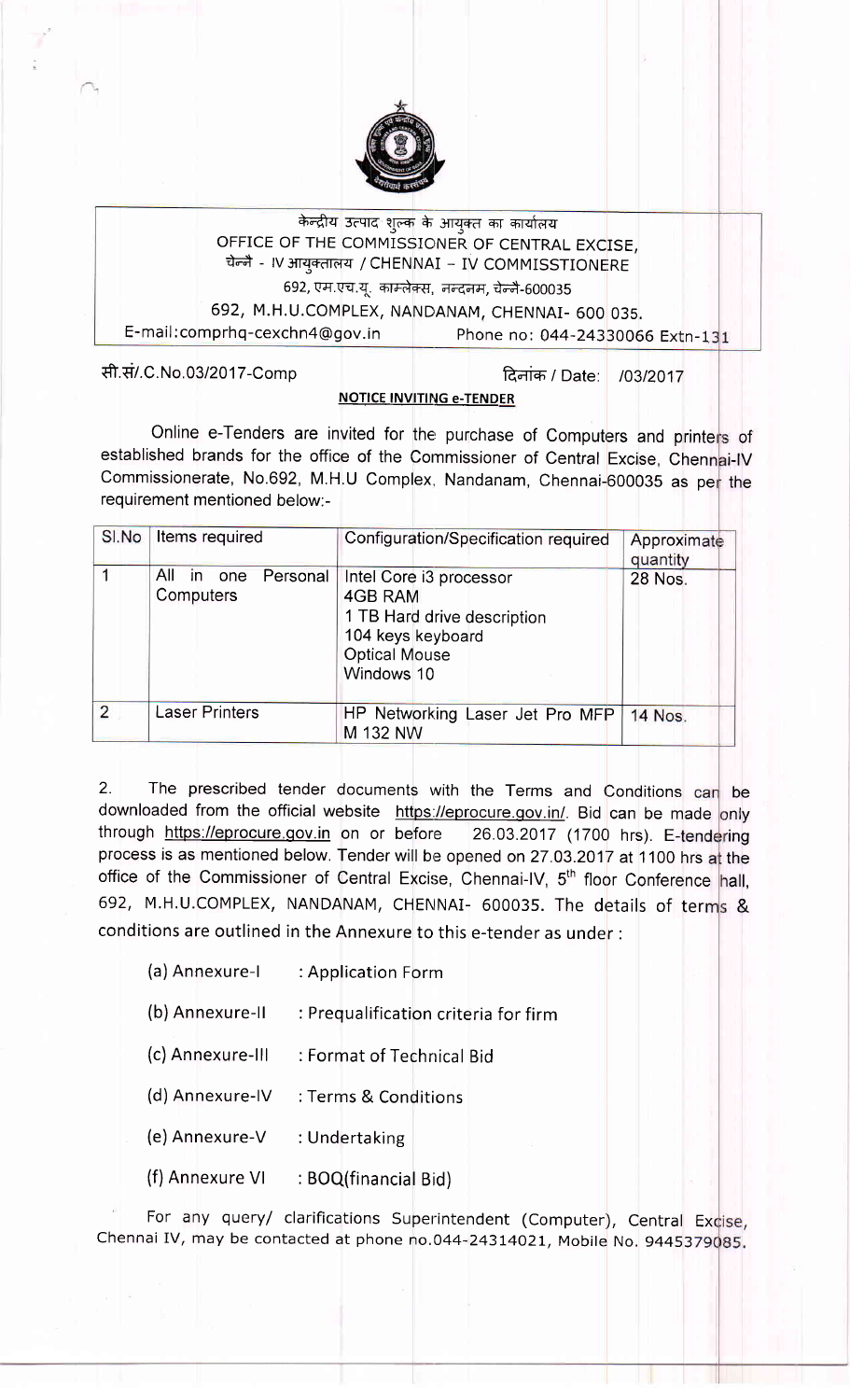# 3. E-tendering process:

The tender is invited in two Bid System i.e. 1) Technical Bid/Qualifying Bid and 2) Financial Bid. The e-tender form for technical bid and financial bid as in all respect shall be submitted online on https://eprocure.gov.in on or before 26.03.2017(1700 hrs). The application form should be addressed to the Commissioner<br>of Central Excise, Chennai IV, 692, M.H.U.COMPLEX, NANDANAM, CHENNAI-Chennai IV, 692, M.H.U.COMPLEX, NANDANAM, CHENNAI-600035. The Technical Bid/Qualifying Bid shall be opened by the e-tender Committee on the scheduled date. prescribed in Annexures and item rate BOQ xls sheet respectively, duly completed

## 4,Submission of bids:

Bids have to be submitted online through e-tender website portal https://eprocure.gov.in before the scheduled date and time. Bidders should submit the Technical as well as Financial Bids through e-tendering portal only. Scanned copies of all relevant documents should be attached with the bid. Bids submitted by courier/post/in person shall not be accepted in this tender.

# 5. A.TECHNICAL:

- The bidder shall upload PDF format copy of Sales Tax/Vat Registration, PAN details
- . The bidder should have experience in supplying Computers and Printers to the Government department/PSU/ Big IT companies for which the service provider should submit the name(s) Organisation(s) to whom goods were being provided, and number of computers so provided to each organization(s). of

## 6. B. FINANCIAL:

- $\triangleright$  The bidder shall quote their rate inclusive of all taxes and all incidental charges also enumerated under Para 11.
- $\triangleright$  The Commercial bids of only those bidders who qualify the Technical bid will be entertained.

## 7. Earnest Money Deposit:

(i) The units registered with Central Purchase Organization (DGS&D), National Small Industries Corporation (NSIC) or the concerned Ministry or Department shall be exempted from the payment of Earnest Money as defined under Rule 157 of General Financial Rules (GFR,2005). In such case, copy of the certificate showing registration with the above mentioned institutions to be uploaded in PDF format.

(ii) In case the unit is not covered as above, it shall submit the offer along with the Earnest Money Deposit(EMD) for Rs.30,000/-(rupees forty Thousand only).

(iii) The earnest Money Deposit of Rs.30,000/(Rupees Thirty Thousand only) can be submitted in the form of Demand Draft/Bankers cheque drawn in favour of "Commissioner of Central Excise, Chennai IV" and payable at Chennai valid for 45 days beyond the validity of bid. The bidders submitting their bids online should ensure the Earnest Money Deposit(EMD) must reach by hand or through post to the address at, The Commissioner of Central Excise, Chennai IV Commissionerate, No.692, MHU complex,  $5<sup>th</sup>$  floor, Nandanam, Chennai-600035 on or before the scheduled closing of the e tender. The EMD will be returned to all the unsuccessful bidders at the end of the selection process. However, the EMD shall be forfeited in case the successful bidder withdraws or the details furnished in annexures are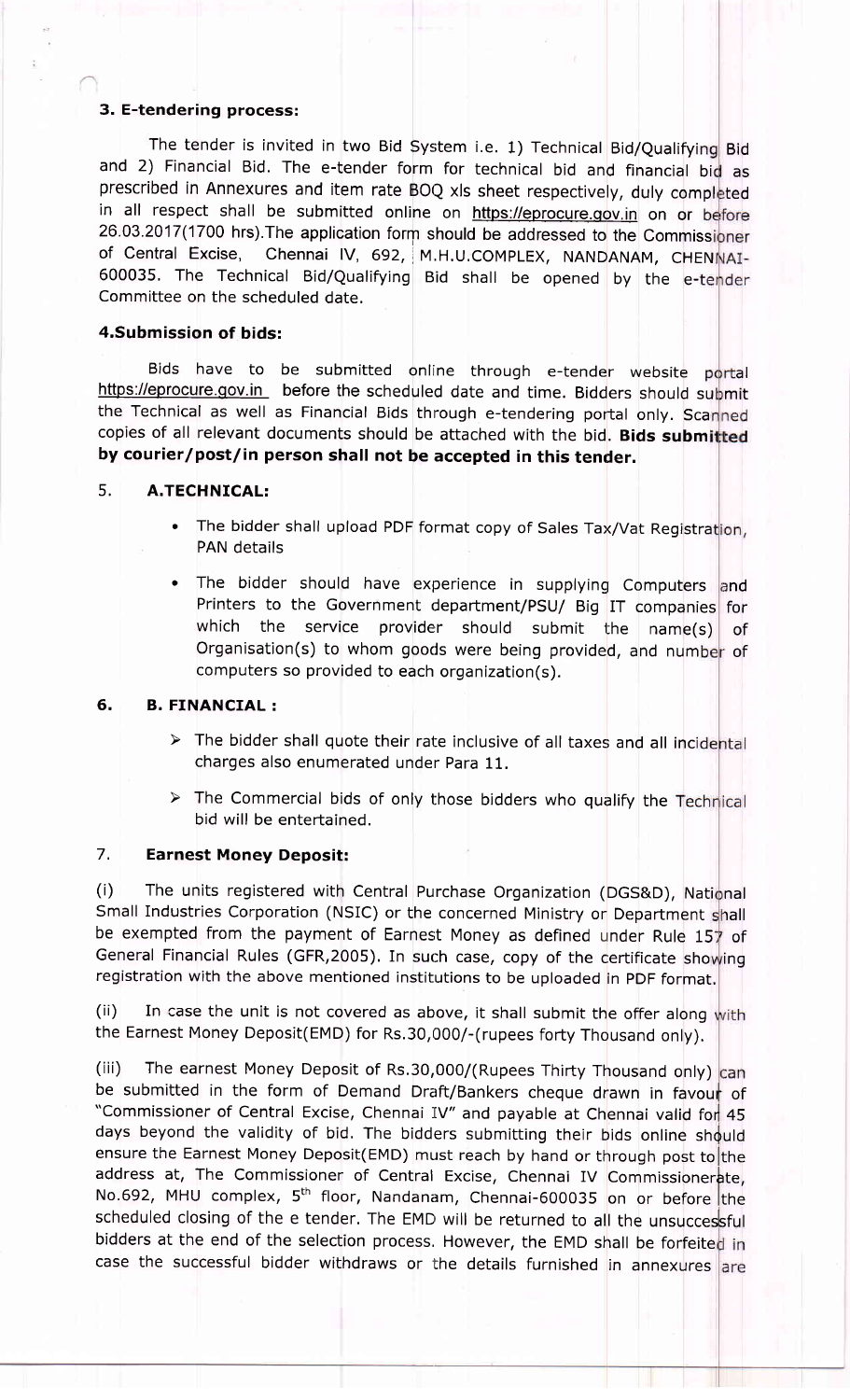found to be incorrect or false during the tender selection process. No interest shall be paid on the EMD.

8. The tenders will be opened on  $\left| \right\rangle$  27.03.2017 at 1100 hrs in the presence of tender committee and in the presence of the parties or their authorized representatives, if any, who wish to participate at the office of the Commissioner of Central Excise, Chennai-IV , 692, M.H.U.COMPLEX, NANDANAM, CHENNAI- 600035.

9. The tender form shall be rejected if it is not complete in any aspect.

10. The tender documents are not transferable.

11. The quantity indicated may change subject to requirement, the price and other factors like availability of fund etc.

12. Bidder shall take into account all costs including installation, transportation<br>and commissioning etc. for giving delivery of material at site i.e. 692, M.H.U.COMPLEX, NANDANAM, CHENNAI- 600 035 and Division/Range Offices at Anna Nagar, Nandanam, Teynampet, Tambaram and Poonamallee before quoting the rates. In this regard no claim for any extra payment for any reason shall be entertained, Bidder shall take into account all costs including installation, transportation

13. The bidder should deliver the goods at Office of the Commissioner of Central Excise, Chennai IV, 692, M.H.U.COMPLEX, NANDANAM, CHENNAI- 600 035 and Division/Range Offices at Anna Nagar, Nandanam, Teynampet, Tambaram and Poonamallee and the bidder shall be responsible for any dues/ damage during the transit of goods,

14. The bidder should clarify any doubt/query regarding the specifications from the Additional Commissioner of Central Excise, Chennai-IV Commissionerate, No. 692, MHU Complex, 5<sup>th</sup> floor, Nandanam, Chennai-600 035 on any working day between 11.00am to 5.00 pm before 25.03.2017. The bidder should fulfil prequalification /eligibility criteria and conditions of the tender and should submit all pages of the documents duly attested by the authorised person along with the bid.

15. In the event of any of the above mentioned date being subsequently declared as holiday /closed day for this office, the tenders will be opened on the next working day at the scheduled time.

16. All the tender documents & price Bid to be uploaded as per this tender are to be digitally signed by the bidder.

17. The Commissioner Central Excise, Chennai IV reserves the right to accept or reject any or all the tenders without assigning any reason.

18. The technical bid will be opened first in the presence of the Tender committee Members and the bidders at the MHU complex, Nandanam, 600035. The financial bids of technically qualified bidders only shall be opened in the presence of the Tender Committee Members,

Last date and time for submission of Bid/Tender is 26.03.2017 up to 17.00 19. hrs

Opening of Bids:

Technical Bid

03.2OL7 at 17.05 hrs

Financial Bid

03.2077 at 15.00hrs

19. The bid documents may be scanned with 100 dpi in black and white and the same only shall be uploaded.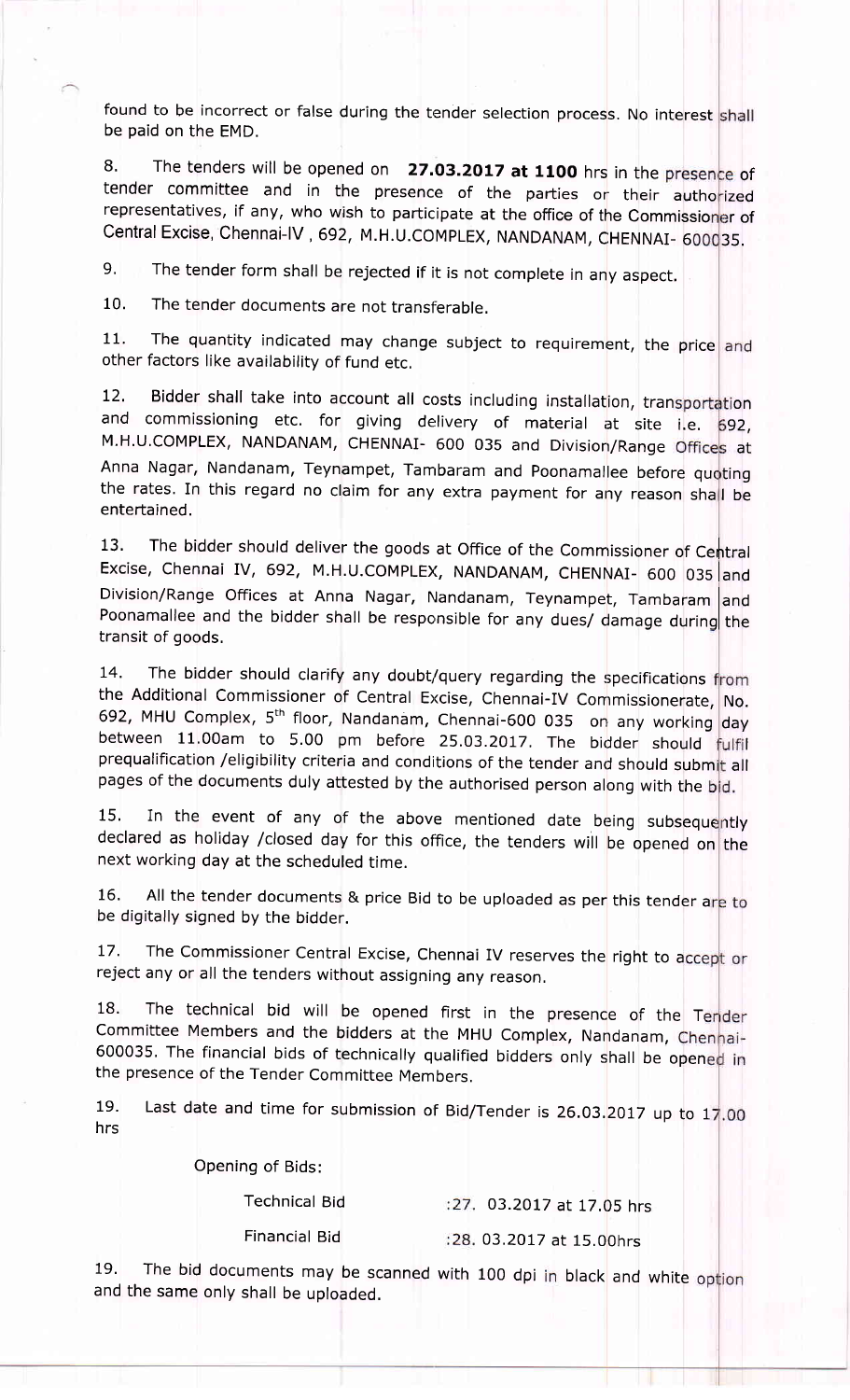20. Bidder who has downloaded the tender from the Central Public Procurement portal (CPPP) website https://eprocure.gov.in/eprocure/app shall not tamper /modify the tender from including downloaded price bid template in any man

21. Intending bidders are advised to visit CPPP 21. Intending bidders are advised to visit CPPP website<br>https://eprocure.gov.in/eprocure/app regularly till closing date of submission of tender for any corrigendum /addendum/amendment.

22. The successful bidder will be required to submit the hard copies of the original documents at the time entering into the contract,

 $2.3$   $+$ 

ADDITIOANAL COMMISSINER (JAGRAM MEENA)

Encl, As above.

Copy to

1. The Commissioner of Central Excise, ChennaiI/II/III/IV & Service Tax I/II/III, Central Excise Audit I/II and Service Tax Audit Commissionerates. (PRO Section & Notice Board for giving wise publicity.

2. All Deputy/Assistant Commissioner of Central Excise of Divisions, Chennai IV Commissionerate- for giving wide publicity,

3. Notice Board, Chennai IV, Commissionerate.

4.The Superintendent (Computers) Chennai -I (For uploading in the Departmenta website)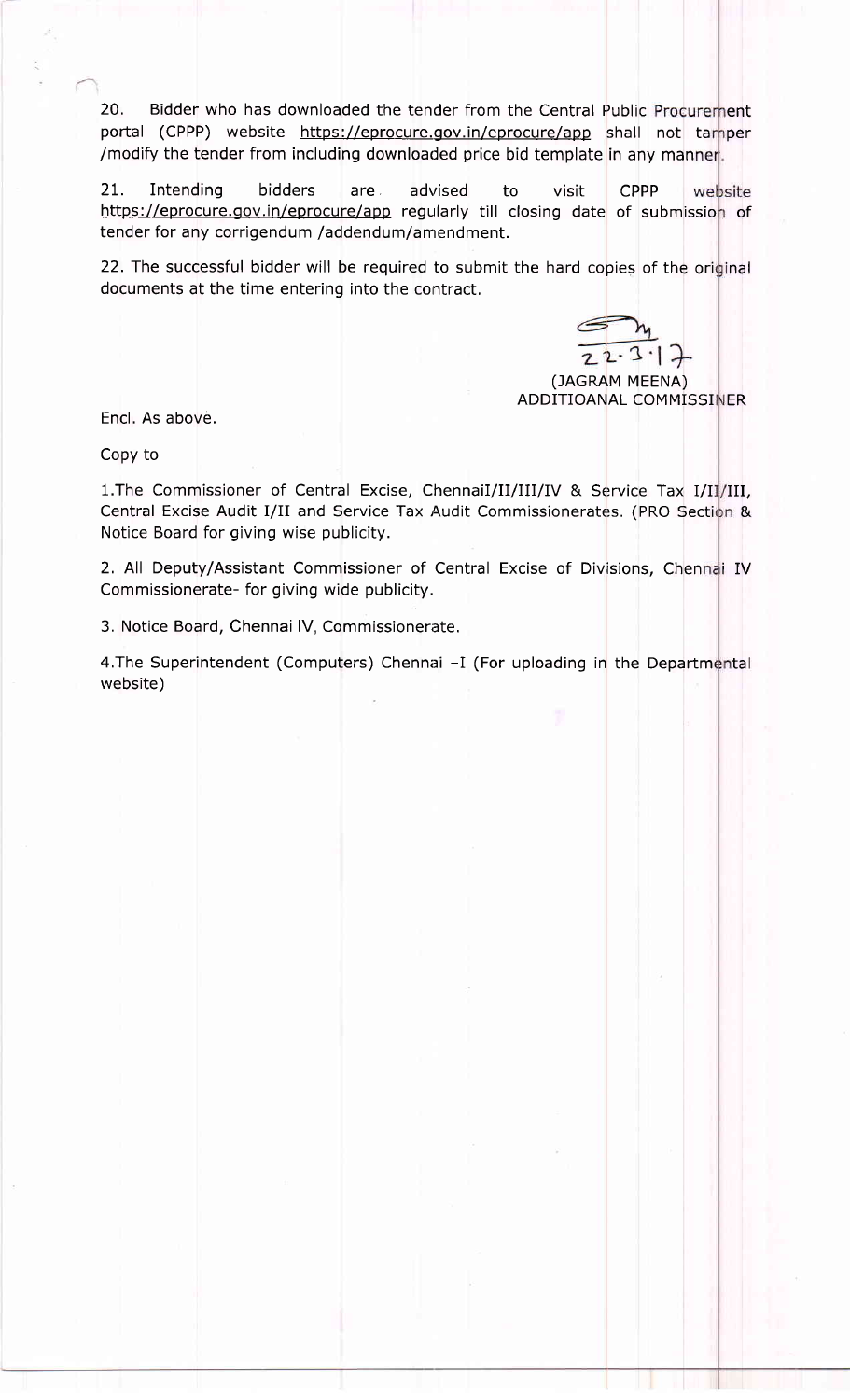## **ANNEXURE-I**

NOTICE INVITING e-TENDER THROUGH E-PROCUREMENT FOR PURCHASE OF COMPUTERS/PRINTERS.

## **APPLICATION FORM**

Date:

FROM :

To,

The Commissioner of Central Excise,

Chennai-IV Commissionerate,

No.592, MHU Complex, Nandanam, Chennai-600 035.

Sir,

Subject : e-Tender for " Purchase of Computers and Printers" | - Reg.

Ref : (1) Your e-tender Notice No ....... Dated ..........

(2) EMD-DD No ............ Dated .............. for Rs ....................

I/We have also examined the requisite specifications and my/our offer is to provide the required goods in accordance with the requisite tender.

I/We quote the rate inclusive of all taxes, duties, transportation, etc (in complete).

Yours faithfully,

(Siganature and stamp of the Tenderer)

State legal status, Whether Proprietorship., Partnership, Registered firm, Company etc.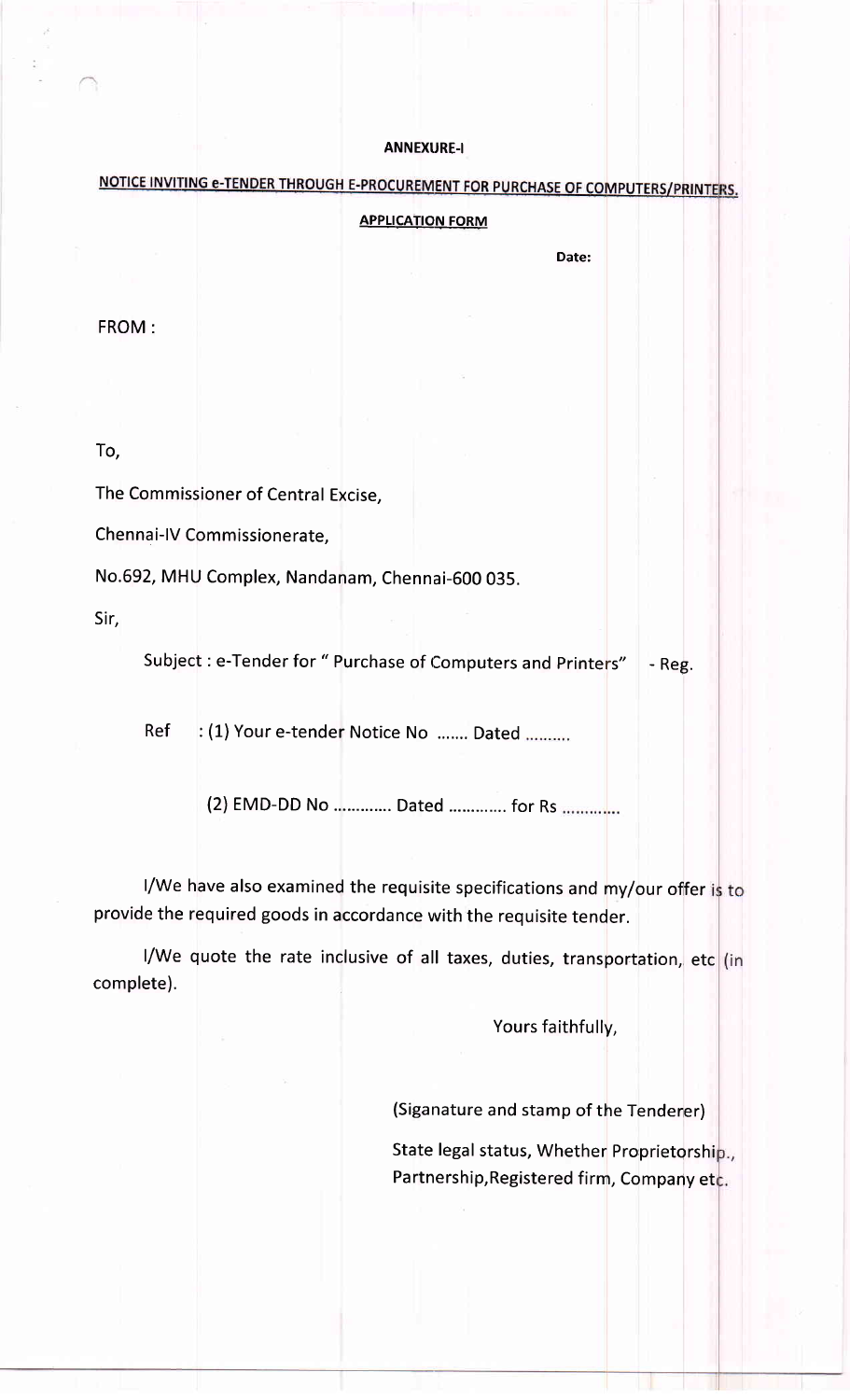#### ANNEXURE-II

## NOTICE INVITING e-TENDER THROUGH E-PROCUREMENT FOR PURCHASE OF COMPUTERS/PRINTERS.

# ELIGIBILITY CRITERIA: CONDITIONS TO BE SATISFIED IN THE QUALIFYING/TECHNICAL BID DOCUMENT

1. The Bidder should have at least three years experience in supplying Computers and Printers to the Government department/PSU/ Big IT companies for which the service provider should submit the name(s) of Organisation(s) to whom goods were being provided, and number of computers so provided to each organisation(s).

- 2. The bidder must have obtained Permanent Account Number (PAN) under Income Tax Act, 1961 and Sales Tax/VAT registration.
- 3. The evidence for filing of Income Tax Returns along with Profit and Loss Account and Balance Sheet for past three financial years 2013-14, 2014-15 & 2015-16 should be enclosed along with the qualifying bid.
- 4. The bidder must have an Annual Average Turnover of not less than of Rs.15 Lakhs during the last three financial years 2013-14, 2014-15 & 2015-16 certified by a Chartered Accountant.
- 5. The bidder should not have incurred loss in any two years during the last three years as on 31.03.2016.
- 6. The bidder must produce a solvency certificate from his banker for an amount not less than AMOUNT OF THE CONTRACT.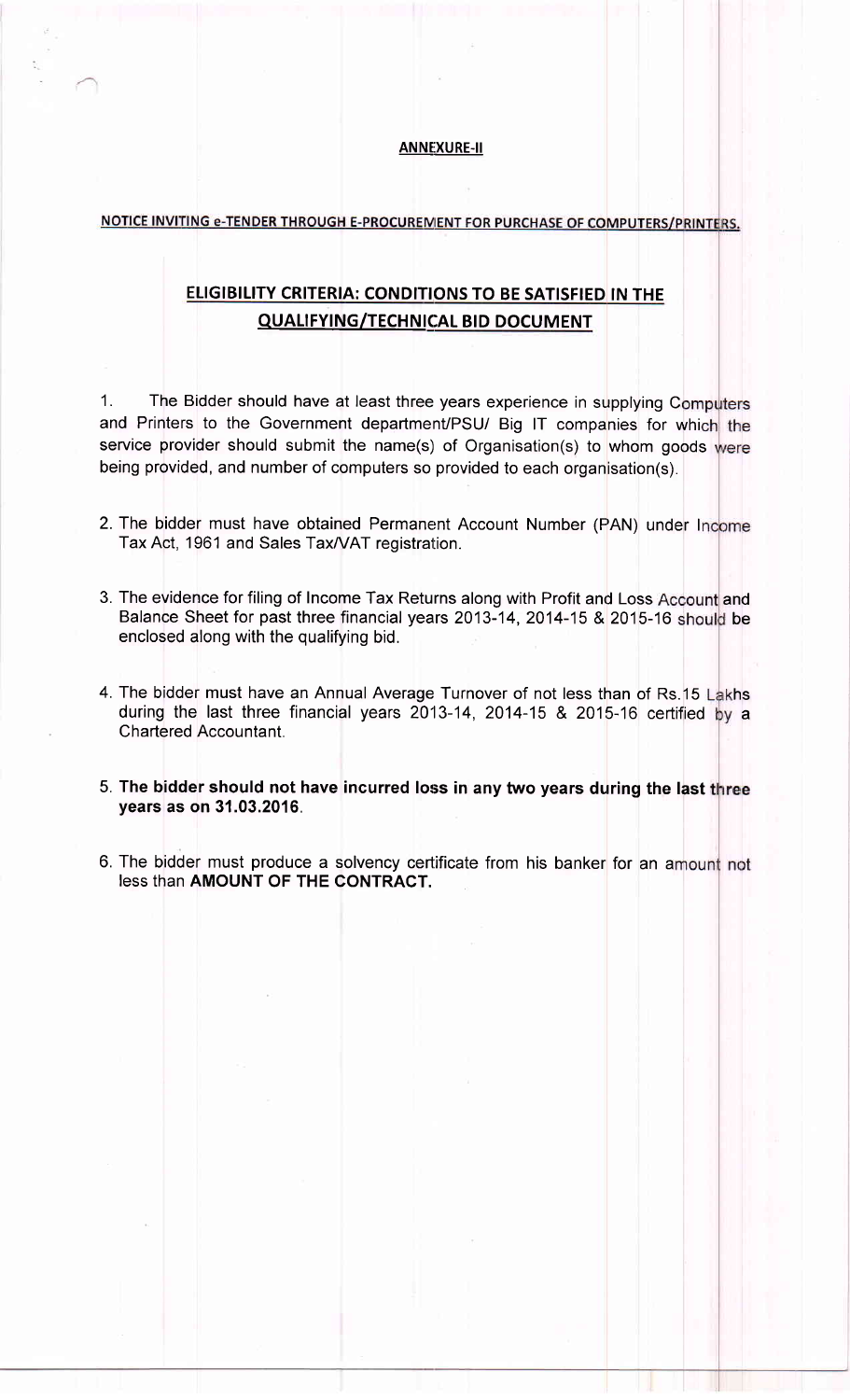### **ANNEXURE-III**

# NOTICE INVITING e-TENDER THROUGH E-PROCUREMENT FOR PURCHASE OF COMPUTERS/PRINTERS.

# **QUALIFYING/TECHNICAL BID DOCUMENT:-**

| 1. Name of the party                                                                                                                                                                                                                     |  |
|------------------------------------------------------------------------------------------------------------------------------------------------------------------------------------------------------------------------------------------|--|
| 2. Address (With Tel No., Fax No.)                                                                                                                                                                                                       |  |
| 3. Name & Address of the proprietor/<br>Partners/Directors (With Mobile Nos.)                                                                                                                                                            |  |
| 4. Contact person(s) (with mobile number)                                                                                                                                                                                                |  |
| 5. Technical Compliance Sheet with Technical supporting documents<br>as per specifications mentioned Tender                                                                                                                              |  |
| 6. Average Annual Turnovers<br>(Last 3 years ended 31.3.2016)<br>Certified by Chartered Accountant                                                                                                                                       |  |
| 7. Permanent Account Number (PAN)<br>(The Evidence for filing of IT returns along with 2013 - 2014<br>Profit and Loss Account & Balance Sheet<br>$2014 - 2015$<br>For the last three financial years to be<br>$2015 - 2016$<br>Enclosed) |  |
| 8. Copy of Sales Tax/VAT Registration                                                                                                                                                                                                    |  |
| 9. Details of EMD                                                                                                                                                                                                                        |  |
| 10. Solvency Certificate issued by Bankers                                                                                                                                                                                               |  |
| 11. Self-declaration in letter head that the bidder is the                                                                                                                                                                               |  |

Original Equipment Manufacturer, Authorized Dealership Licenses issued from the original Equipment Manufacturer,: In case of dealers User list

# **DECLARATION**

I/we hereby certify that the information furnished above is true and correct to the best of my/our knowledge. I/we understand that in case any deviation is found in the above statement at any stage, I /we will be blacklisted and will not qualify to have any dealing with the Department in future.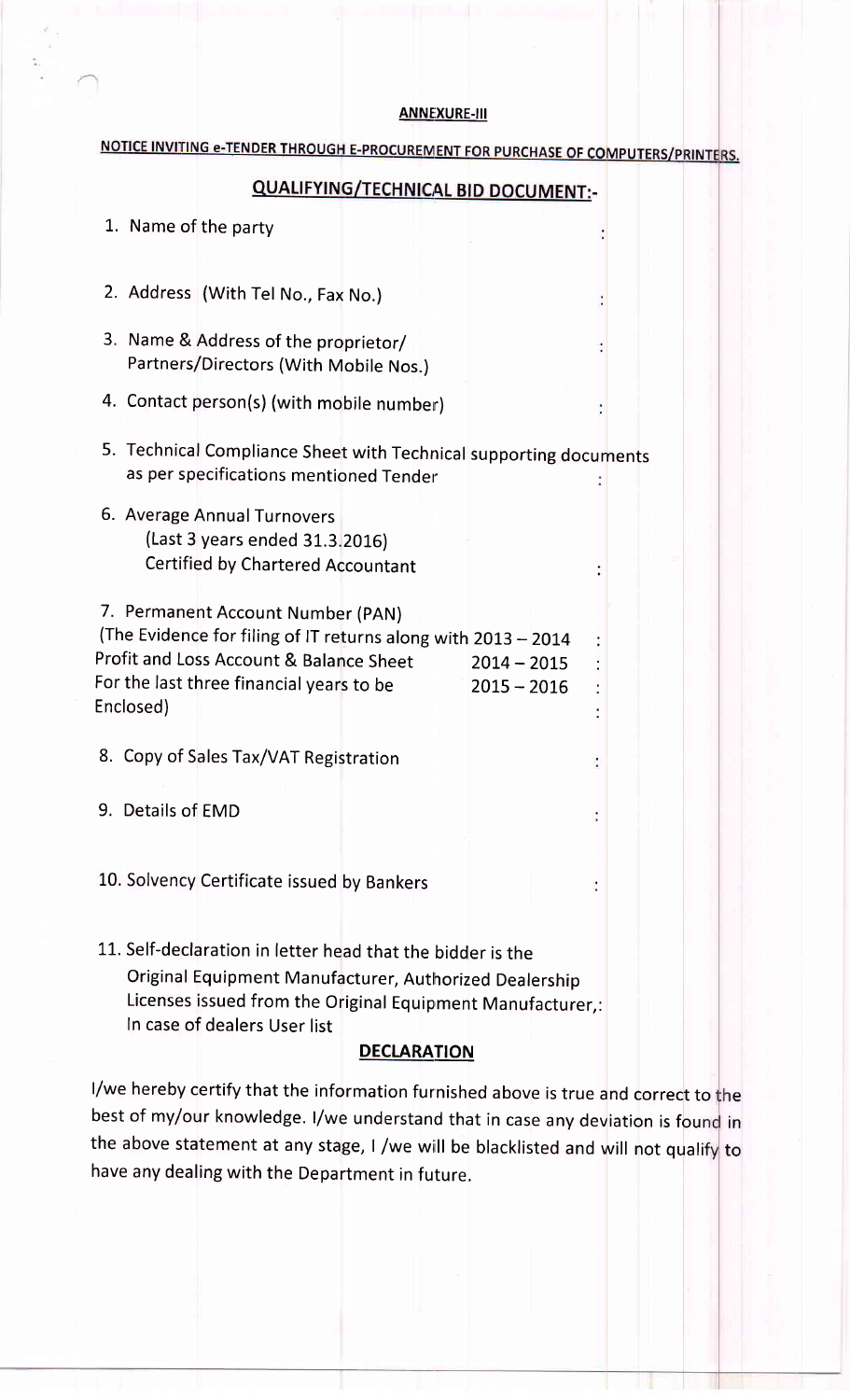#### **ANNEXURE-IV**

# **GENERAL TERMS & CONDITIONS**

1. Name of the items (1) All in One personal Computers, (2) Printers

 $2.$ Quantity : All in One=28 Nos., Printers =14 Nos.

3. Only bids received on the CPP portal will be considered for opening. Bids in any physical from sent through fax/email/post/delivered personally/couriered will not be considered.

4. Bidder should log in to the site will in advance for bid submission so that he/she upload the bid in time i.e. on or before the bid submission time. Bidder will be responsible for any delay due to other issues.

5. The bidder has to digitally sign and upload the required bid documents one by one as indicated in the tender document.

6. The rates quoted should be for delivery and installation at Office of the Commissioner of Central Excise, Chennai IV, 692, M.H.U.COMPLEX, NANDANAM, CHENNAI- 600 035 and Division/Range Offices at Anna Nagar, Nandaram, Teynampet, Tambaram and Poonamallee. The successful bidder shall deliver and install the goods with in a period of 5 days from the date Award of contract.

7. The equipments offered shall confirm to the specifications as given in main tender notice and shall be guaranteed against defective design, defective quality, manufacturing defects etc., for a minimum period of 36 months from the date of supply/installation. Documents supporting the technical specification of the quoted goods may be uploaded in the pDF format.

8. The bidder shall upload PDF format copy of sales Tax/ VAT registration, PAN, Bank details.,

9 Full and complete specifications of the article quoted for shall be uploaded in the e-tender in PDF format along with illustrated pamphlets, drawings etc., where available.

10. Payments will be made by Bank/Electronic Transfer only after satisfactory completion of supply/installation and receipt of pre-receipted bill in triplicate. Quotations giving any other mode of payment may be avoided.

11. The Commissioner Central Excise, Chennai IV reserves the right to accept or reject any or all the tenders without assigning any reason.

12 . Provisional Invoice /Vouchers may be produced immediately after acceptance of the contract,

13. Any dispute arising out of this agreement or that which may arise in future, shall be resolved by taking recourse to mutual settlement, arbitration / conciliation clauses formulated by International Centre of Alternative Dispute Resolution (ICADR), falling which the dispute will be subject to Chennai jurisdiction only.

I/We agree to the above terms and conditions.

Signature with Date

Name of the Firm **Name of the Firm** 

Seal